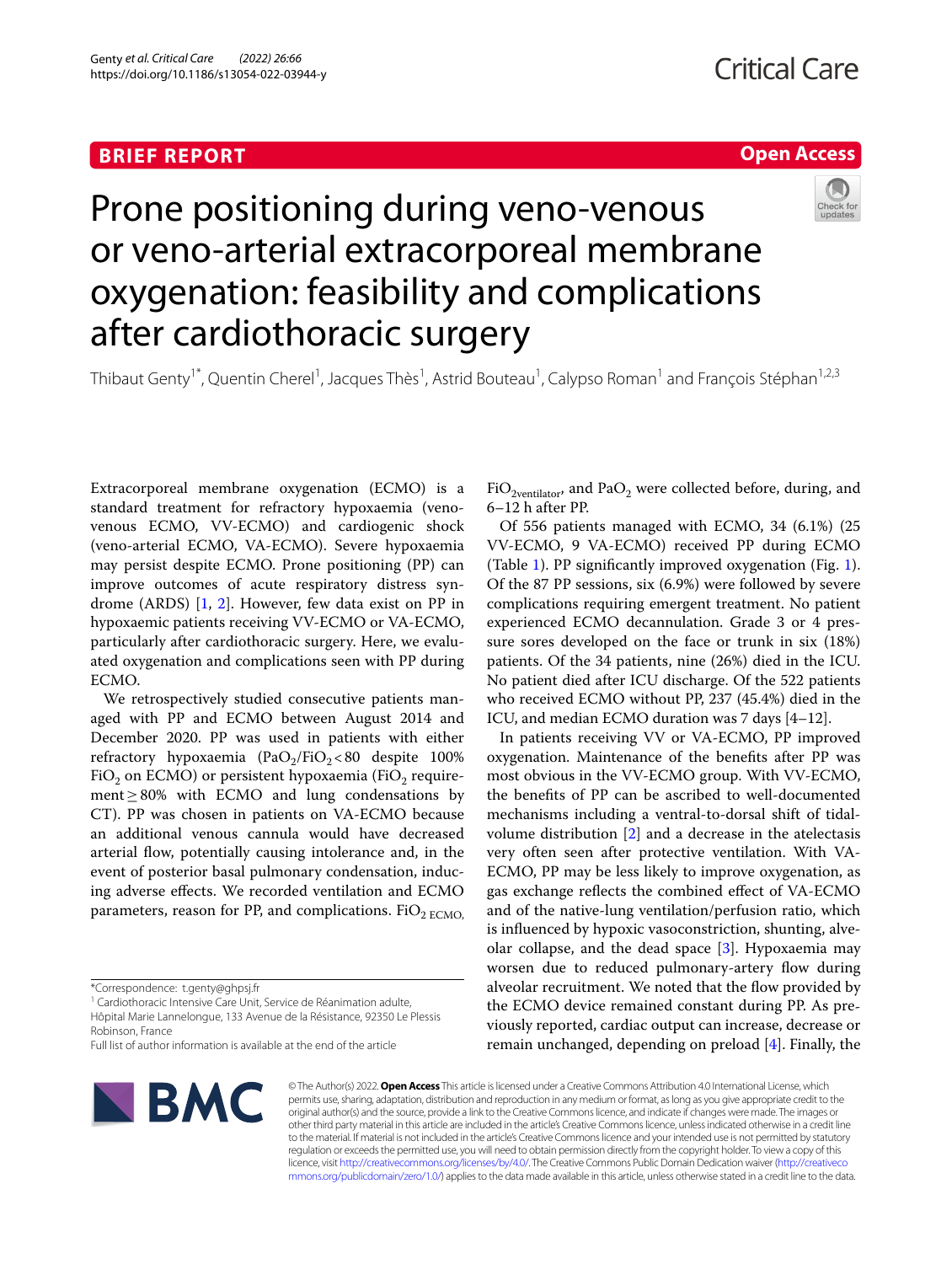| oxygenation                                                                                                |                                        |
|------------------------------------------------------------------------------------------------------------|----------------------------------------|
| Males/females, n                                                                                           | 25/9                                   |
| Age, years, mean $\pm$ SD                                                                                  | $50.8 \pm 16.3$                        |
| BMI, kg/m <sup>2</sup> , mean $\pm$ SD                                                                     | $29.2 \pm 6.3$                         |
| SAPSII, mean ± SD                                                                                          | $38.0 \pm 11.8$                        |
| Reason for ICU admission, n                                                                                |                                        |
| Thoracic surgery, $n = 22$                                                                                 | Pulmonary endarterectomy $n = 11$      |
|                                                                                                            | Lung transplantation, $n = 7$          |
|                                                                                                            | Lobectomy, $n = 1$                     |
|                                                                                                            | Tracheal resection, $n = 1$            |
|                                                                                                            | ARDS after lung gunshot wound, $n = 1$ |
|                                                                                                            | Pleural/pulmonary abscess, $n = 1$     |
| Heart surgery, $n = 3$                                                                                     | Heart transplantation, $n = 1$         |
|                                                                                                            | Bentall procedure, $n = 1$             |
|                                                                                                            | Aortic valve replacement, $n = 1$      |
| Medical reasons, $n = 9$                                                                                   | ARDS due to COVID-19, $n = 7$          |
|                                                                                                            | Cardiogenic shock, $n = 2$             |
| Type of incision <sup>a</sup> , n                                                                          |                                        |
| Sternotomy                                                                                                 | 15                                     |
| Bi-thoracotomy                                                                                             | $\overline{4}$                         |
| Clamshell incision                                                                                         | 3                                      |
| Thoracotomy                                                                                                | $\mathbf{1}$                           |
| Thoracoscopy                                                                                               | $\mathbf{1}$                           |
| Other                                                                                                      | $\overline{2}$                         |
| Reason for ECMO <sup>b</sup>                                                                               |                                        |
| $W-ECMO (n=25)$                                                                                            | Hypoxaemia due to ARDS/PGD, $n = 25$   |
| VA-ECMO ( $n = 8$ ) or VAV-ECMO ( $n = 1$ )                                                                | Cardiogenic shock, $n = 5$             |
|                                                                                                            | Residual PH, $n = 4$                   |
| Complications during PPC                                                                                   |                                        |
| Circulatory arrest during an ECMO-VA membrane change                                                       | $\mathbf{1}$                           |
| ECMO pump thrombosis related to HIT                                                                        | $\mathbf{1}$                           |
| Cardiac tamponade                                                                                          | $\mathbf{1}$                           |
| Reperfusion-cannula displacement                                                                           | $\mathbf{1}$                           |
| Tracheostomy decannulation                                                                                 | $\mathbf{1}$                           |
| Sternal wound infection                                                                                    | $\mathbf{1}$                           |
| PP session characteristics <sup>d</sup>                                                                    |                                        |
| Number of PPs before ECMO implantation, median [IQR]                                                       | $0[0-1]$                               |
| Number of PPs during ECMO, median/patient [IQR]                                                            |                                        |
| All patients                                                                                               | $2 [1 - 2.8]$                          |
| <b>W-ECMO</b>                                                                                              |                                        |
| VA-ECMO                                                                                                    | $2[1-3]$<br>2[1,2]                     |
| PP session duration, hours, mean $\pm$ SD                                                                  | $18.0 \pm 4.2$                         |
| Reason for PP                                                                                              | Refractory hypoxaemia $n = 19$         |
|                                                                                                            | Persistent hypoxaemia $n = 15$         |
| Ventilation parameters <sup>e</sup>                                                                        |                                        |
|                                                                                                            |                                        |
| Patients with volume-controlled ventilation, n (%)<br>Patients with pressure-controlled ventilation, n (%) | 22(65)                                 |
| Tidal volume, mL/kg predicted body weight, mean $\pm$ SD                                                   | 12 (35)                                |
|                                                                                                            | $4.5 \pm 1.7$                          |
| PEEP, cm H <sub>2</sub> O, median [IQR]                                                                    | 10 [10-15]                             |
| Respiratory rate, breaths/min, median [IQR]<br>ECMO <sup>f</sup>                                           | 20 [18-28]                             |
|                                                                                                            |                                        |
| Blood flow, L/min, mean ± SD                                                                               |                                        |
| All patients                                                                                               | $4.5 \pm 1.7$                          |
| <b>W-ECMO</b>                                                                                              | $4.6 \pm 1.8$                          |

<span id="page-1-0"></span>**Table 1** Characteristics and outcomes of the 34 patients managed with prone positioning during extracorporeal membrane oxygenation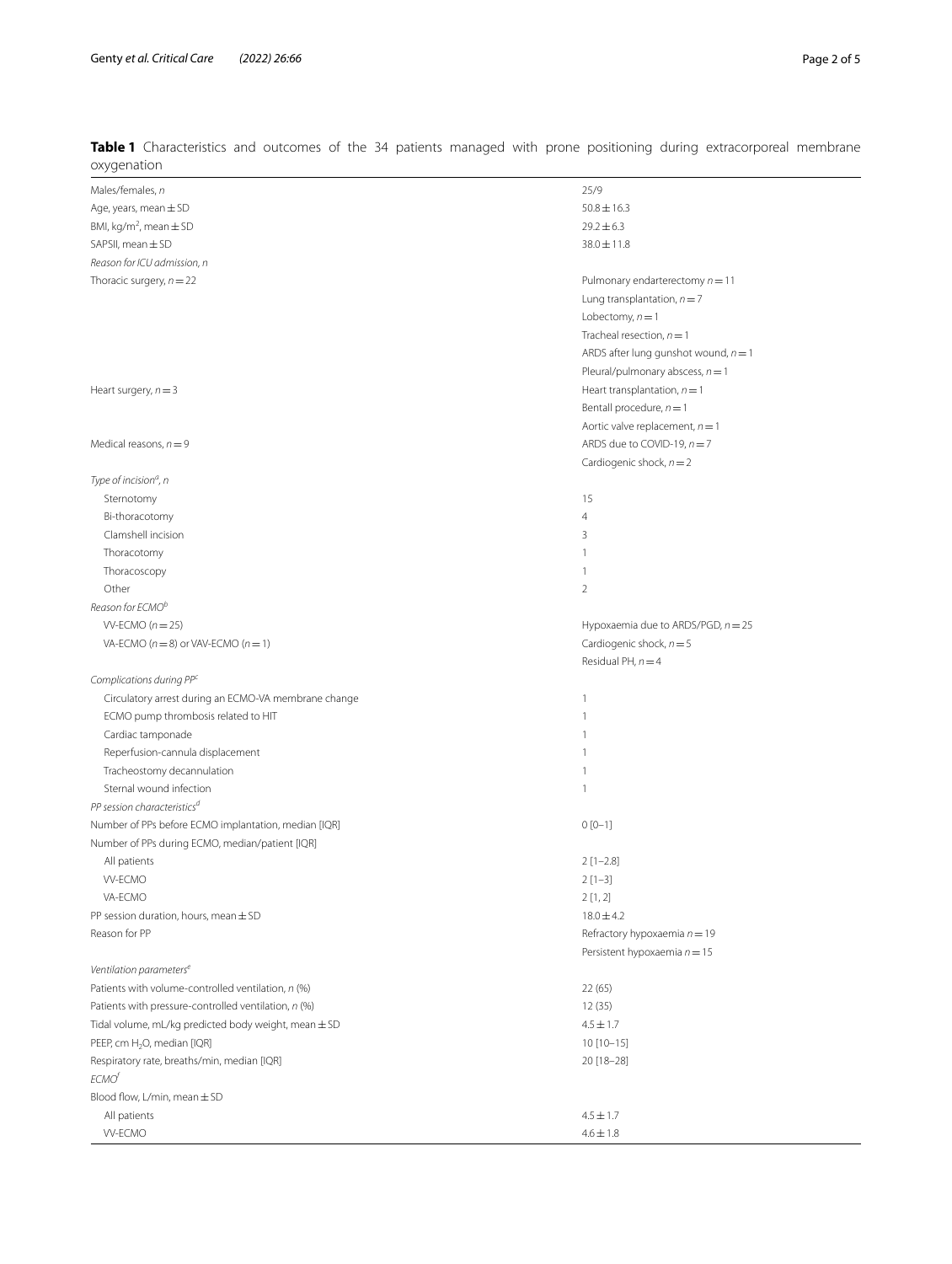#### **Table 1** (continued)

| VA-ECMO<br>$3.7 \pm 1.1$<br>Gas flow, L/min, mean ± SD<br>All patients<br>$5.6 \pm 2.4$<br><b>W-ECMO</b><br>$6.0 \pm 2.4$<br>VA-ECMO<br>$3.9 \pm 1.7$<br>$FiO_{2ECMO'}$ , %, mean $\pm SD$<br>$95 \pm 12$<br>All patients<br><b>W-ECMO</b><br>$95 \pm 12$<br>VA-ECMO<br>$95 \pm 13$<br>Days on ECMO, median [IQR]<br>All patients<br>15 [12-24]<br><b>W-ECMO</b><br>15 [12-27]<br>VA-ECMO<br>15 [10-17]<br>Days from last PP to end of ECMO, median [IQR]<br>All patients<br>$5.5$ [3.3-9.5]<br><b>W-ECMO</b><br>$5[3-8]$<br>VA-ECMO<br>8.5 [4.8-10.8]<br>Days from ECMO to first PP, median [IQR]<br>$7[4 - 10]$<br>All patients<br><b>W-ECMO</b><br>$6[4-10]$<br>VA-ECMO<br>$7[4-8]$<br>Days from ICU admission to ECMO, median [IQR]<br>All patients<br>$2[0 - 6.8]$<br><b>W-ECMO</b><br>$3[0-7]$<br>VA-ECMO<br>$0 [0 - 1]$<br>Outcome<br>ICU stay (days), median [IQR]<br>All patients<br>31.5 [21-49]<br><b>W-ECMO</b><br>32 [26-56]<br>VA-ECMO<br>19 [13-42]<br>Weaning off ECMO within 3 days after last PP, n (%)<br>7/34(21)<br>All patients<br><b>W-ECMO</b><br>6/25(24)<br>VA-ECMO<br>1/9(11)<br>Death, n (%)<br>All patients<br>9/34(26)<br><b>W-ECMO</b><br>5/25(20)<br>VA-ECMO<br>4/9(44) |  |
|---------------------------------------------------------------------------------------------------------------------------------------------------------------------------------------------------------------------------------------------------------------------------------------------------------------------------------------------------------------------------------------------------------------------------------------------------------------------------------------------------------------------------------------------------------------------------------------------------------------------------------------------------------------------------------------------------------------------------------------------------------------------------------------------------------------------------------------------------------------------------------------------------------------------------------------------------------------------------------------------------------------------------------------------------------------------------------------------------------------------------------------------------------------------------------------------------------|--|
|                                                                                                                                                                                                                                                                                                                                                                                                                                                                                                                                                                                                                                                                                                                                                                                                                                                                                                                                                                                                                                                                                                                                                                                                         |  |
|                                                                                                                                                                                                                                                                                                                                                                                                                                                                                                                                                                                                                                                                                                                                                                                                                                                                                                                                                                                                                                                                                                                                                                                                         |  |
|                                                                                                                                                                                                                                                                                                                                                                                                                                                                                                                                                                                                                                                                                                                                                                                                                                                                                                                                                                                                                                                                                                                                                                                                         |  |
|                                                                                                                                                                                                                                                                                                                                                                                                                                                                                                                                                                                                                                                                                                                                                                                                                                                                                                                                                                                                                                                                                                                                                                                                         |  |
|                                                                                                                                                                                                                                                                                                                                                                                                                                                                                                                                                                                                                                                                                                                                                                                                                                                                                                                                                                                                                                                                                                                                                                                                         |  |
|                                                                                                                                                                                                                                                                                                                                                                                                                                                                                                                                                                                                                                                                                                                                                                                                                                                                                                                                                                                                                                                                                                                                                                                                         |  |
|                                                                                                                                                                                                                                                                                                                                                                                                                                                                                                                                                                                                                                                                                                                                                                                                                                                                                                                                                                                                                                                                                                                                                                                                         |  |
|                                                                                                                                                                                                                                                                                                                                                                                                                                                                                                                                                                                                                                                                                                                                                                                                                                                                                                                                                                                                                                                                                                                                                                                                         |  |
|                                                                                                                                                                                                                                                                                                                                                                                                                                                                                                                                                                                                                                                                                                                                                                                                                                                                                                                                                                                                                                                                                                                                                                                                         |  |
|                                                                                                                                                                                                                                                                                                                                                                                                                                                                                                                                                                                                                                                                                                                                                                                                                                                                                                                                                                                                                                                                                                                                                                                                         |  |
|                                                                                                                                                                                                                                                                                                                                                                                                                                                                                                                                                                                                                                                                                                                                                                                                                                                                                                                                                                                                                                                                                                                                                                                                         |  |
|                                                                                                                                                                                                                                                                                                                                                                                                                                                                                                                                                                                                                                                                                                                                                                                                                                                                                                                                                                                                                                                                                                                                                                                                         |  |
|                                                                                                                                                                                                                                                                                                                                                                                                                                                                                                                                                                                                                                                                                                                                                                                                                                                                                                                                                                                                                                                                                                                                                                                                         |  |
|                                                                                                                                                                                                                                                                                                                                                                                                                                                                                                                                                                                                                                                                                                                                                                                                                                                                                                                                                                                                                                                                                                                                                                                                         |  |
|                                                                                                                                                                                                                                                                                                                                                                                                                                                                                                                                                                                                                                                                                                                                                                                                                                                                                                                                                                                                                                                                                                                                                                                                         |  |
|                                                                                                                                                                                                                                                                                                                                                                                                                                                                                                                                                                                                                                                                                                                                                                                                                                                                                                                                                                                                                                                                                                                                                                                                         |  |
|                                                                                                                                                                                                                                                                                                                                                                                                                                                                                                                                                                                                                                                                                                                                                                                                                                                                                                                                                                                                                                                                                                                                                                                                         |  |
|                                                                                                                                                                                                                                                                                                                                                                                                                                                                                                                                                                                                                                                                                                                                                                                                                                                                                                                                                                                                                                                                                                                                                                                                         |  |
|                                                                                                                                                                                                                                                                                                                                                                                                                                                                                                                                                                                                                                                                                                                                                                                                                                                                                                                                                                                                                                                                                                                                                                                                         |  |
|                                                                                                                                                                                                                                                                                                                                                                                                                                                                                                                                                                                                                                                                                                                                                                                                                                                                                                                                                                                                                                                                                                                                                                                                         |  |
|                                                                                                                                                                                                                                                                                                                                                                                                                                                                                                                                                                                                                                                                                                                                                                                                                                                                                                                                                                                                                                                                                                                                                                                                         |  |
|                                                                                                                                                                                                                                                                                                                                                                                                                                                                                                                                                                                                                                                                                                                                                                                                                                                                                                                                                                                                                                                                                                                                                                                                         |  |
|                                                                                                                                                                                                                                                                                                                                                                                                                                                                                                                                                                                                                                                                                                                                                                                                                                                                                                                                                                                                                                                                                                                                                                                                         |  |
|                                                                                                                                                                                                                                                                                                                                                                                                                                                                                                                                                                                                                                                                                                                                                                                                                                                                                                                                                                                                                                                                                                                                                                                                         |  |
|                                                                                                                                                                                                                                                                                                                                                                                                                                                                                                                                                                                                                                                                                                                                                                                                                                                                                                                                                                                                                                                                                                                                                                                                         |  |
|                                                                                                                                                                                                                                                                                                                                                                                                                                                                                                                                                                                                                                                                                                                                                                                                                                                                                                                                                                                                                                                                                                                                                                                                         |  |
|                                                                                                                                                                                                                                                                                                                                                                                                                                                                                                                                                                                                                                                                                                                                                                                                                                                                                                                                                                                                                                                                                                                                                                                                         |  |
|                                                                                                                                                                                                                                                                                                                                                                                                                                                                                                                                                                                                                                                                                                                                                                                                                                                                                                                                                                                                                                                                                                                                                                                                         |  |
|                                                                                                                                                                                                                                                                                                                                                                                                                                                                                                                                                                                                                                                                                                                                                                                                                                                                                                                                                                                                                                                                                                                                                                                                         |  |
|                                                                                                                                                                                                                                                                                                                                                                                                                                                                                                                                                                                                                                                                                                                                                                                                                                                                                                                                                                                                                                                                                                                                                                                                         |  |
|                                                                                                                                                                                                                                                                                                                                                                                                                                                                                                                                                                                                                                                                                                                                                                                                                                                                                                                                                                                                                                                                                                                                                                                                         |  |
|                                                                                                                                                                                                                                                                                                                                                                                                                                                                                                                                                                                                                                                                                                                                                                                                                                                                                                                                                                                                                                                                                                                                                                                                         |  |
|                                                                                                                                                                                                                                                                                                                                                                                                                                                                                                                                                                                                                                                                                                                                                                                                                                                                                                                                                                                                                                                                                                                                                                                                         |  |
|                                                                                                                                                                                                                                                                                                                                                                                                                                                                                                                                                                                                                                                                                                                                                                                                                                                                                                                                                                                                                                                                                                                                                                                                         |  |
|                                                                                                                                                                                                                                                                                                                                                                                                                                                                                                                                                                                                                                                                                                                                                                                                                                                                                                                                                                                                                                                                                                                                                                                                         |  |
|                                                                                                                                                                                                                                                                                                                                                                                                                                                                                                                                                                                                                                                                                                                                                                                                                                                                                                                                                                                                                                                                                                                                                                                                         |  |
|                                                                                                                                                                                                                                                                                                                                                                                                                                                                                                                                                                                                                                                                                                                                                                                                                                                                                                                                                                                                                                                                                                                                                                                                         |  |
|                                                                                                                                                                                                                                                                                                                                                                                                                                                                                                                                                                                                                                                                                                                                                                                                                                                                                                                                                                                                                                                                                                                                                                                                         |  |

*ECMO* extracorporeal membrane oxygenation, *FiO2* fraction of inspired oxygen, *PEEP* positive end-expiratory pressure, *BMI* body mass index, *SAPS II* simplifed acute physiology score version II, *ICU* intensive care unit, *ARDS* acute respiratory distress syndrome, *PGD* primary graft dysfunction, *PP* prone positioning, *PH* pulmonary hypertension, *HIT* heparin-induced thrombocytopenia, *IQR* interquartile range, *SD* standard deviation

<sup>a</sup> 26 patients had a surgical incision. Among them, 25 underwent cardiothoracic surgery and one had a caesarean section. Patients managed with PP did not experience delayed wound healing or wound pressure sores. Subxiphoid drains but not laterothoracic drains were removed before PP sessions

<sup>b</sup> Among the five patients with cardiogenic shock, three had had heart surgery and two had shock due to medical reasons. The four patients with residual pulmonary hypertension had had pulmonary endarterectomy. No lung transplant recipients were on VA-ECMO at the time of PP

<sup>c</sup> One patient receiving peripheral VA-ECMO experienced a sternal infection, which was diagnosed before PP was started

<sup>d</sup> PP was performed according to a written standard procedure. All complications were reviewed after the session by the team. PP was expected to at least 16 h. However, the session could be shortened in the event of complications. At least seven staff members were required for turnings. An intensivist, a perfusionist, and a physiotherapist experienced in the management of PP were always among these seven staf members. One person focussed only on managing the head (intubation tube, central line, jugular cannula if any, nasogastric tube, and head support points) and another on managing the ECMO cannulas. The PP sessions were repeated according to the risk/ beneft ratio, i.e. to the balance between complications (mainly pressure sores) and improved oxygenation

 $^{\rm e}$  Maximum plateau pressure (cmH<sub>2</sub>O) was 30 cmH<sub>2</sub>O for both pressure-controlled and volume-controlled ventilation

<sup>f</sup> Patients receiving VA- or VV-ECMO were managed according to Extra-corporeal Life Support Organisation recommendations. ECMO was maintained until the respiratory and/or haemodynamic parameters improved. Weaning was conducted according to a local protocol. Briefy, VV-ECMO was explanted if the respiratory status did not deteriorate after 24 h of gas clamping. For VA-ECMO, a weaning test was performed with evaluation of haemodynamic and echocardiography parameters under 0.5 L/min of ECMO fow. Anticoagulation was with heparin to achieve an activated partial thromboplastin time equal to 1.5–2.0 times the control value. In the event of a bleeding complication, heparin was temporarily stopped. If the bleeding persisted, the ECMO oxygenator was changed

Atrio-septostomy was to be performed to unload the left ventricle if needed. However, none of our patientsrequired this procedure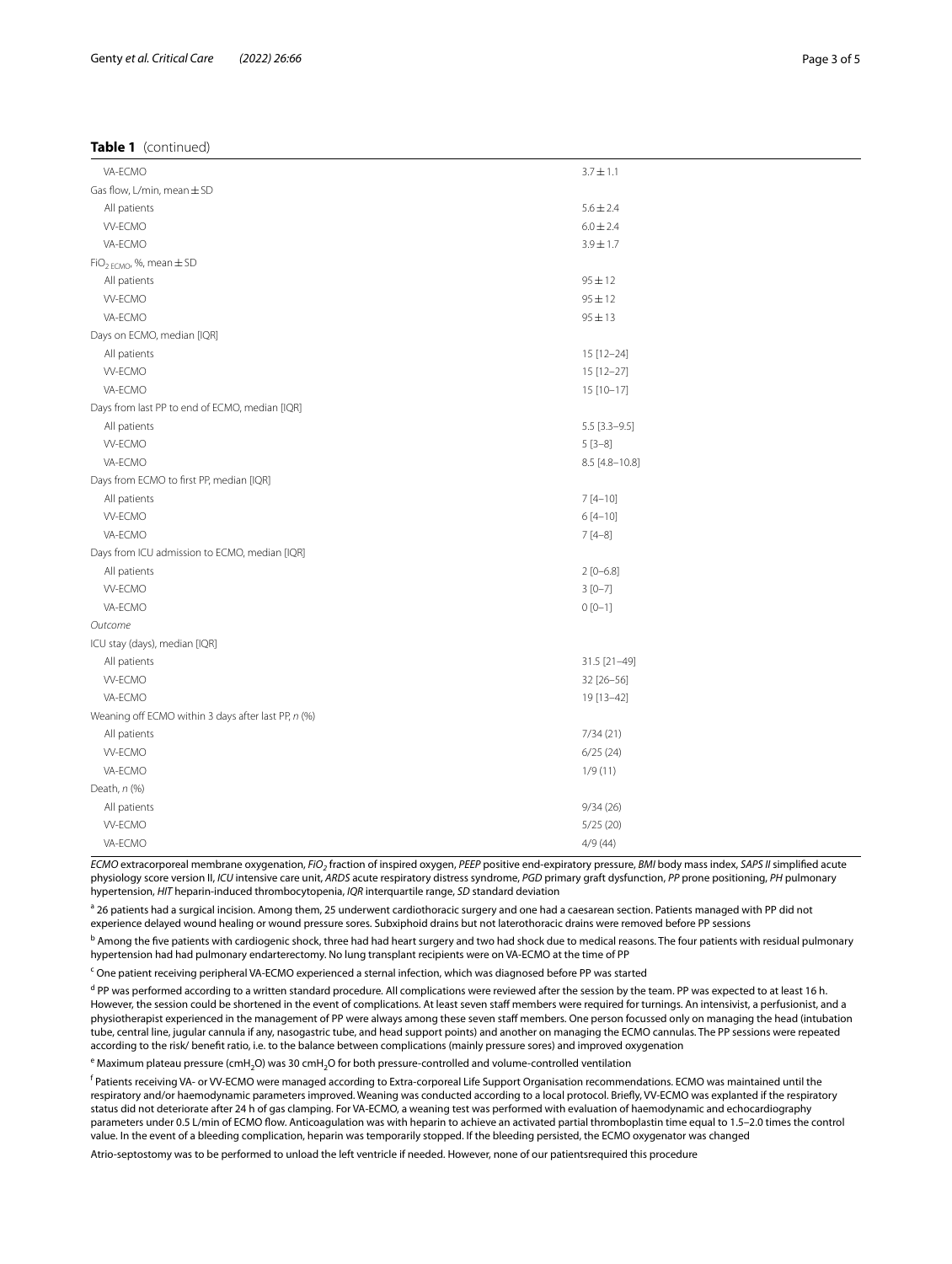

<span id="page-3-0"></span>benefcial efect of PP on the lung parenchyma outweighs the systemic hemodynamic efect even when cardiac output decreases.

In our study, ECMO duration before PP was 7 days, compared to 2 days in another study [\[2](#page-4-1)]. One quarter of our patients were successfully weaned off ECMO three days after the last PP session. Thus, PP may break the vicious circle of hypoxaemia, possibly allowing faster weaning off ECMO.

Another important result is the low frequency of complications, in keeping with earlier studies of VV-ECMO for ARDS [[5,](#page-4-4) [6](#page-4-5)].

The main limitations are the retrospective design and single-centre recruitment of patients who underwent highly specifc procedures such as lung transplantation or pulmonary endarterectomy.

Given the low frequency of severe complications, PP in patients under prolonged VA- or VV-ECMO may deserve